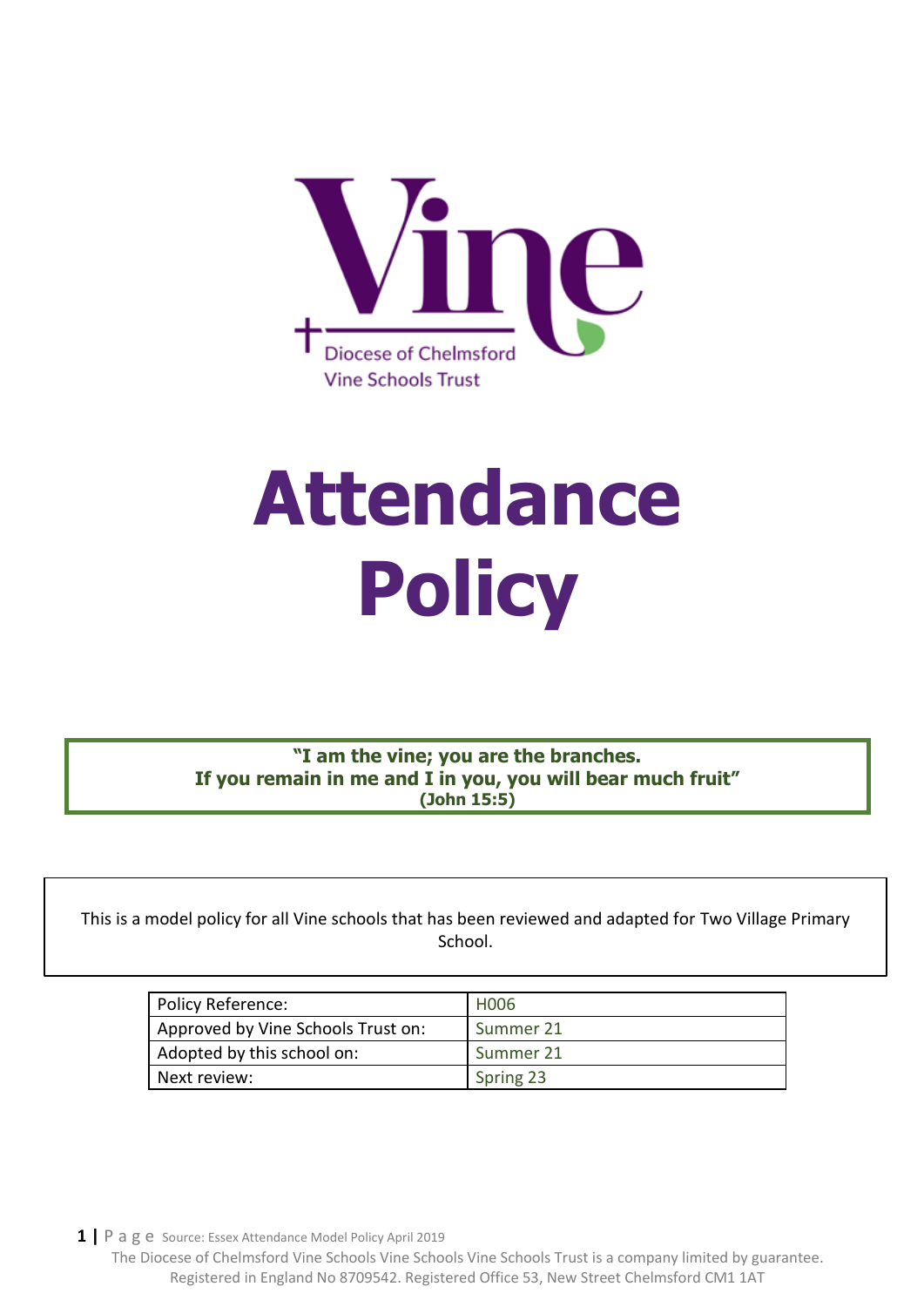

# **Vision & Values**

**V Valuing every person I Inspiring great teaching N Nurturing academic excellence and Christian Character E Excelling, unlocking great potential**

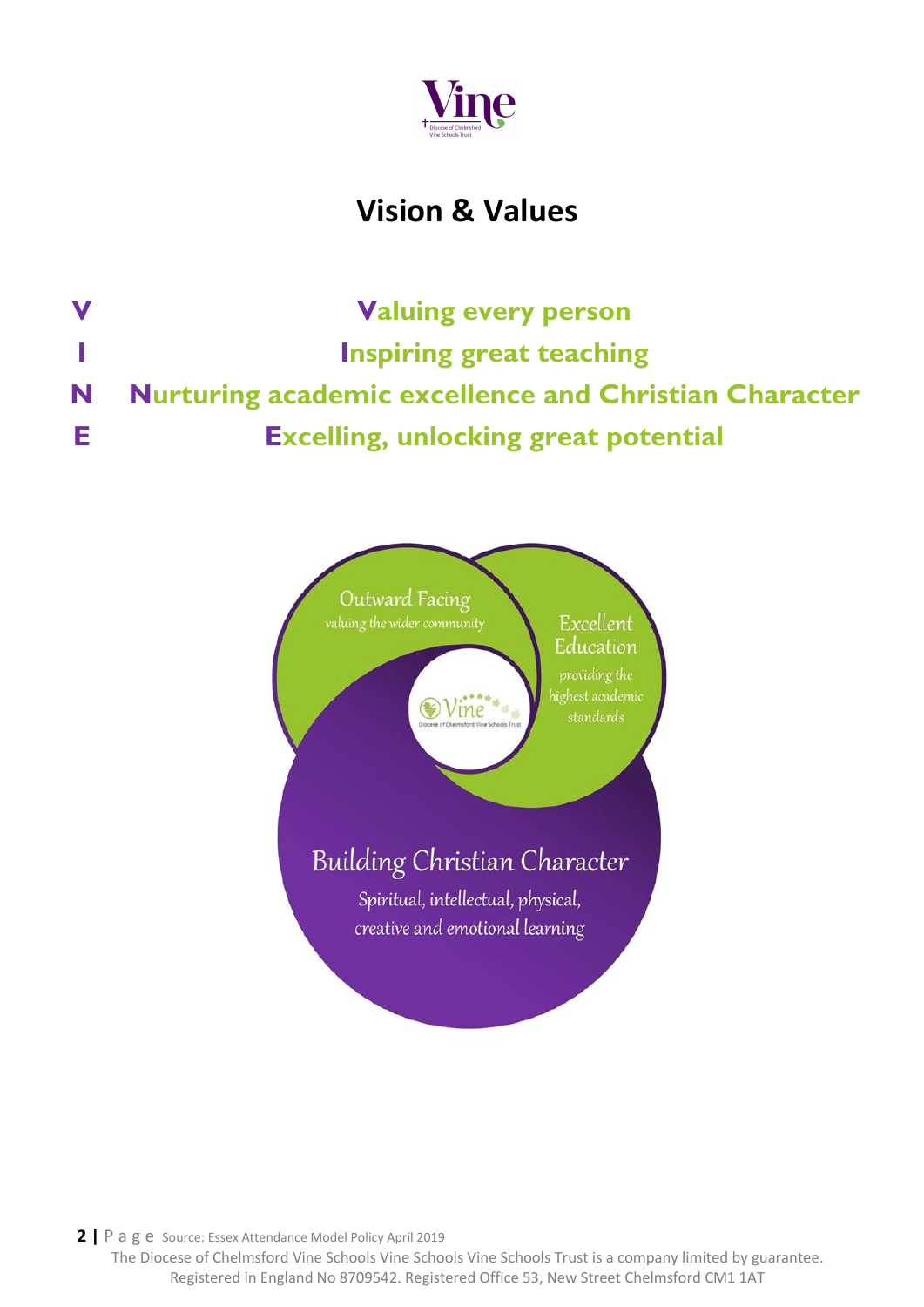#### **Changes to previous edition**

No changes

# **CONTENTS**

| 2.        |  |
|-----------|--|
| <u>3.</u> |  |
| 4.        |  |
| 5.        |  |
| 6.        |  |
| <u>7.</u> |  |
|           |  |
|           |  |
|           |  |
|           |  |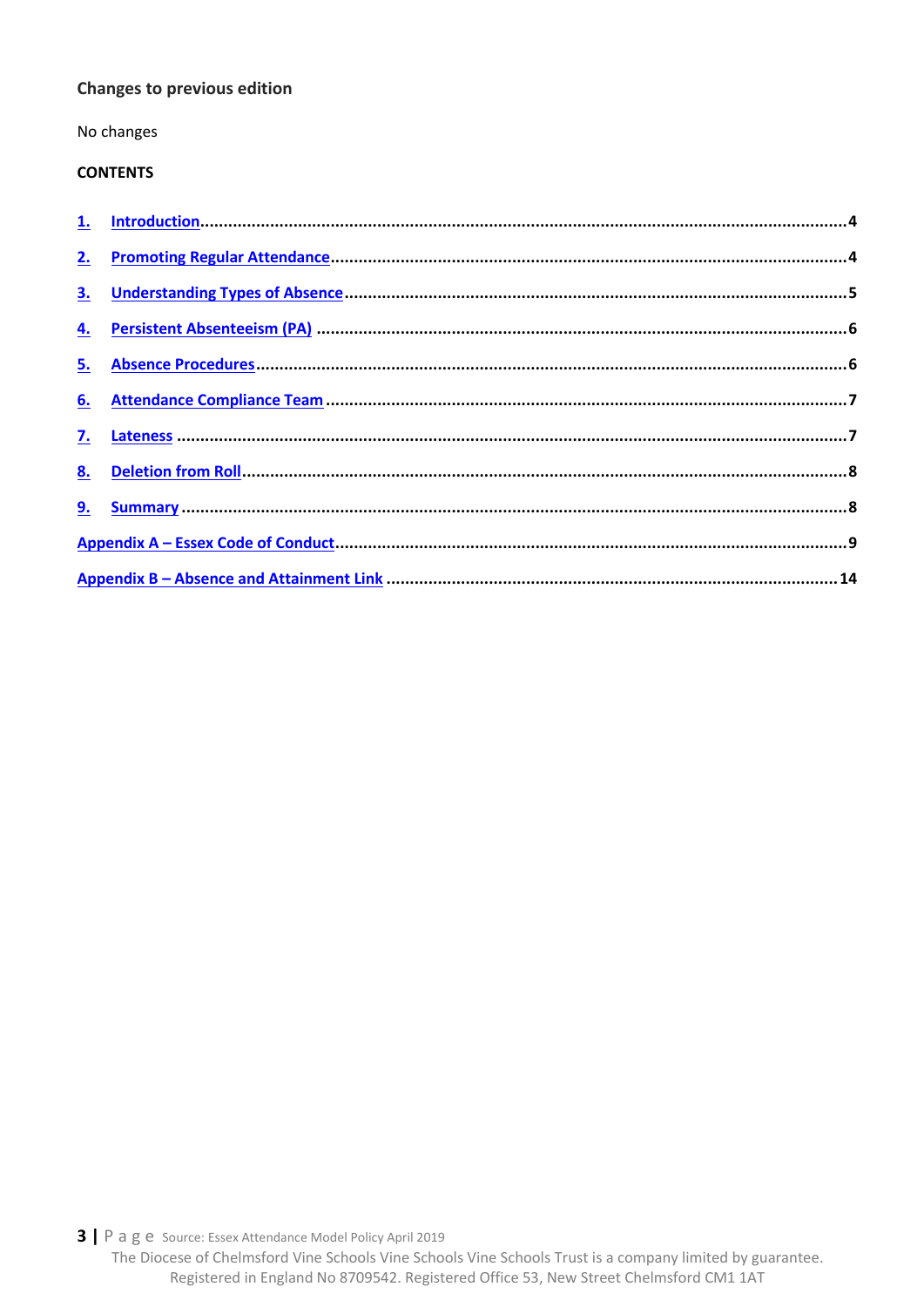# <span id="page-3-0"></span>**1.Introduction**

#### **Our Vision for Two Village Church of England Primary School:**

*Sowing the Seeds for Success – With God Nothing is Impossible (Luke 1:37)*

At Two Village we want all of our children to succeed, knowing that, with God, anything is possible if they persevere at school and have high aspirations. We believe that good attendance is vital in enabling our children to be successful.

The Vine Trust Board and Two Village Primary School recognises that positive behaviour and good attendance are essential in order to raise standards of pupil attainment and to give every child/young person the best educational experience possible.

This policy is written with the above statement in mind and underpins our school ethos to:

- $\triangleright$  Promote children's welfare and safeguarding.
- ➢ Ensure every pupil has access to the full time education to which they are entitled.
- $\triangleright$  Ensure that pupils succeed whilst at school.
- $\triangleright$  Ensure that pupils have access to the widest possible range of opportunities at school, and when they leave school.

For our children to gain the greatest benefit from their education it is vital that they attend regularly and be at school, on time, every day the school is open unless the reason for the absence is unavoidable. **It is a rule of this school that pupils must attend every day, unless there are exceptional circumstances and it is the headteacher, not the parent, who can authorise the absence.**

Any absence affects the pattern of a child's schooling and regular absence will seriously affect their learning. Any pupil's absence or late arrival disrupts teaching routines and so may affect the learning of others in the same class. Ensuring a child's regular attendance at school is a parental responsibility and permitting absence from school without a good reason creates an offence in law and may result in prosecution.

This policy has been developed in consultation with Vine directors, members of the Local School's Board, school staff, parents and carers. It seeks to ensure that all parties involved in the practicalities of school attendance are aware and informed of attendance matters in school and to outline the school's commitment to attendance matters. It details the responsibilities of individuals and groups involved and the procedures in place to promote and monitor pupil attendance.

Our policy aims to raise and maintain levels of attendance by:

- $\triangleright$  Promoting a positive and welcoming atmosphere in which pupils feel safe, secure and valued.
- $\triangleright$  Raising awareness of the importance of good attendance and punctuality.
- $\triangleright$  Ensuring that attendance is monitored effectively and reasons for absences are recorded promptly and consistently.

# <span id="page-3-1"></span>**2. Promoting Regular Attendance**

Helping to create a pattern of regular attendance is the responsibility of parents/carers, pupils and all members of school staff.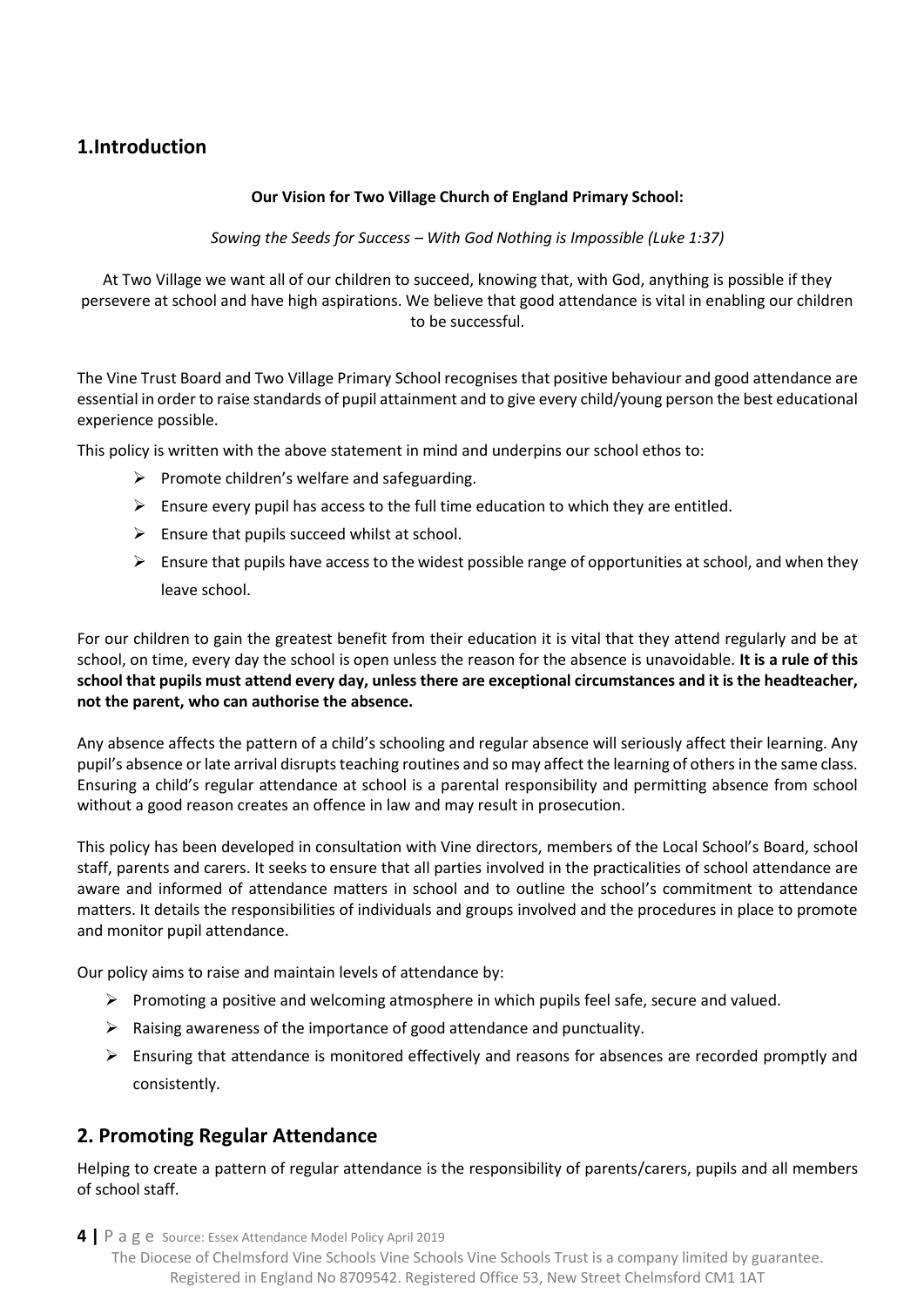To help us all to focus on this we will:

- $\triangleright$  Give parents/carers details on attendance where appropriate- e.g. in our newsletters.
- $\triangleright$  Report to parents/carers annually on their child's attendance with the annual school report.
- ➢ Contact parents/carers should their child's attendance fall below the school's target for attendance.
- $\triangleright$  Give recognition for good or improving attendance where appropriate.

# <span id="page-4-0"></span>**3. Understanding Types of Absence**

Every half-day absence from school has to be classified by the school (not by the parent/carer), as either AUTHORISED or UNAUTHORISED. This is why information about the cause of any absence is always required. Each half-day is known as a 'session'

**Authorised absences** are mornings or afternoon sessions away from school for a good reason like illness (although you may be asked to provide medical evidence for your child before this can be authorised), medical or dental appointments which unavoidably fall in school time, emergencies or other unavoidable cause.

**Unauthorised absences** are those which the school does not consider reasonable and for which no 'leave' has been given. This type of absence can lead to the Local Authority using sanctions and/or legal proceedings which may include issuing each parent with a Penalty Notice for £120, reduced to £60 if paid within 21 days or referring the matter to the Magistrates Court whereby each parent may receive a fine up to £2500 and/or up to 3 months in prison. If you are found guilty in court you will receive a criminal conviction.

Unauthorised absence includes, however is not exhaustive:

- ➢ Parents/carers keeping children off school unnecessarily e.g. because they had a late night or for noninfectious illness or injury that would not affect their ability to learn.
- $\triangleright$  Absences which have never been properly explained
- $\triangleright$  Children who arrive at school after the close of registration are marked using a 'U'. This indicates that they are in school for safeguarding purposes however is recorded as an absence for the session
- $\triangleright$  Shopping trips.
- ➢ Looking after other children or children accompanying siblings or parents/carers to medical appointments.
- $\triangleright$  Their own or family birthdays.
- ➢ Holidays taken during term time without leave, not deemed 'for exceptional purposes' by the headteacher- may result in school applying to the local authority to issue a penalty notice or if you have previously been issued a Penalty Notice, the school may request a direct prosecution by the local authority.
- $\triangleright$  Day trips.
- $\triangleright$  Other leave of absence in term time which has not been agreed.

#### **School Attendance and the Law**

**There is no longer any entitlement in law for pupils to take time off during the term to go on holiday.** In addition, the Supreme Court has ruled that the definition of regular school attendance is "in accordance with the rules prescribed by the school".

The Education (Pupil Registration) (England) Regulations 2006 were amended in September 2013. All references to family holidays and extended leave have been removed. The amendments specify that headteachers may not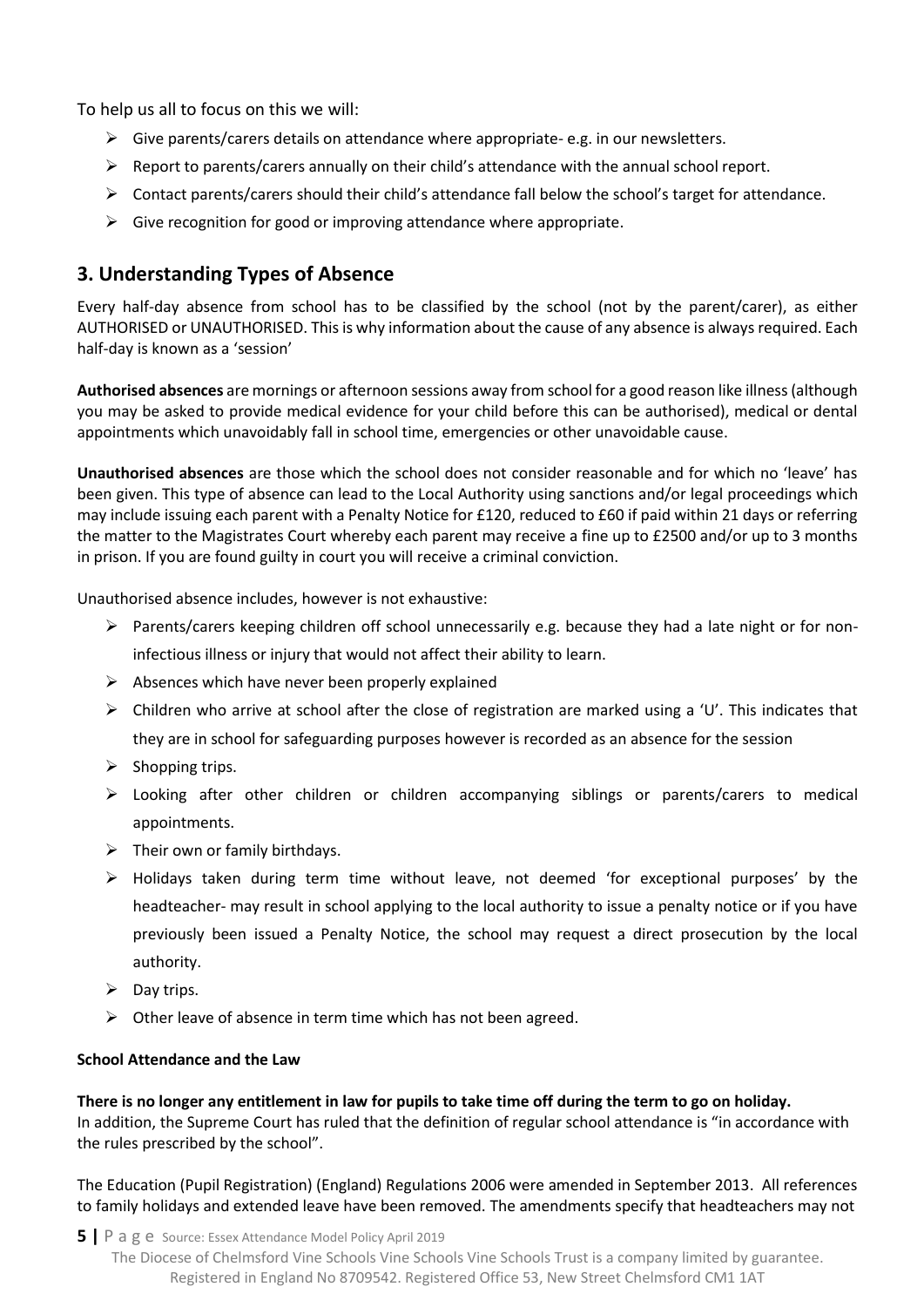grant any leave of absence during term time unless there are "exceptional circumstances" and they no longer have the discretion to authorise up to ten days of absence each academic year.

It is a rule of this school that a leave of absence shall not be granted in term time unless there are reasons considered to be exceptional by the headteacher, irrespective of the child's overall attendance. Only the headteacher or his/her designate (not the local authority or Trust Board) may authorise such a request and all applications for a leave of absence must be made in writing on the prescribed form provided by the academy. Where a parent removes a child when the application for leave was refused or where no application was made to the school, the issue of a penalty notice may be requested by this academy.

#### **At Two Village Primary School 'exceptional circumstances' will be interpreted as:**

... being of unique and significant emotional, educational or spiritual value to the child which outweighs the loss of teaching time (as determined by the headteacher). The fundamental principles for defining 'exceptional' are events that are "rare, significant, unavoidable and short". By 'unavoidable' we mean an event that could not reasonably be scheduled at another time.

#### **We will not consider applications for leave during term time:**

- $\triangleright$  At any time in September. This is very important as your child needs to settle into their new class as quickly as possible.
- $\triangleright$  During assessment and test periods in the school's calendar affecting your child.
- ➢ When a pupil's attendance record already includes any level of unauthorised absence or they have already been granted authorised leave within that academic year.

Whilst any child may occasionally have time off school because they are ill, sometimes they can be reluctant to attend school. Any problems with regular attendance are best sorted out between the school, the parents/carers and the child. If a parent thinks their child is reluctant to attend school then we will work with that family to understand the root problem and provide any necessary support. We can use outside agencies to help with this such as the School Nurse, Local Authority Officers or Child and Family Support Worker.

# <span id="page-5-0"></span>**4. Persistent Absenteeism (PA)**

A pupil is defined by the Government as a **'persistent absentee'** when they miss 10% or more schooling across the school year for whatever reason. Absence at this level will cause considerable damage to any child's education and we need a parent/carer's fullest support and co-operation to tackle this.

We monitor all absence, and the reasons that are given, thoroughly. If a child is seen to have reached the PA mark or is at risk of moving towards that mark we will inform the parent/carer. PA pupils are tracked and monitored carefully. We also combine this with academic tracking where absence affects attainment. All our PA pupils and their parents/carers are subject to a school-based meeting and the plan may include: allocation of additional support through the School Nurse, our own Educational Welfare Officer, Local Authority, Family Solutions or Social Care. We may also use circle time, individual incentive programmes, individual targets and participation in group activities to support us in raising attendance.

# <span id="page-5-1"></span>**5. Absence Procedures**

If a child is absent from school the parent/carer must follow the following procedures:

 $\triangleright$  Contact the school on the first day of absence before 9.30 am. The school has an answer phone available to leave a message if nobody is available to take your call, or call into school personally and speak to the office staff.

**6 |** P a g e Source: Essex Attendance Model Policy April 2019

The Diocese of Chelmsford Vine Schools Vine Schools Vine Schools Trust is a company limited by guarantee. Registered in England No 8709542. Registered Office 53, New Street Chelmsford CM1 1AT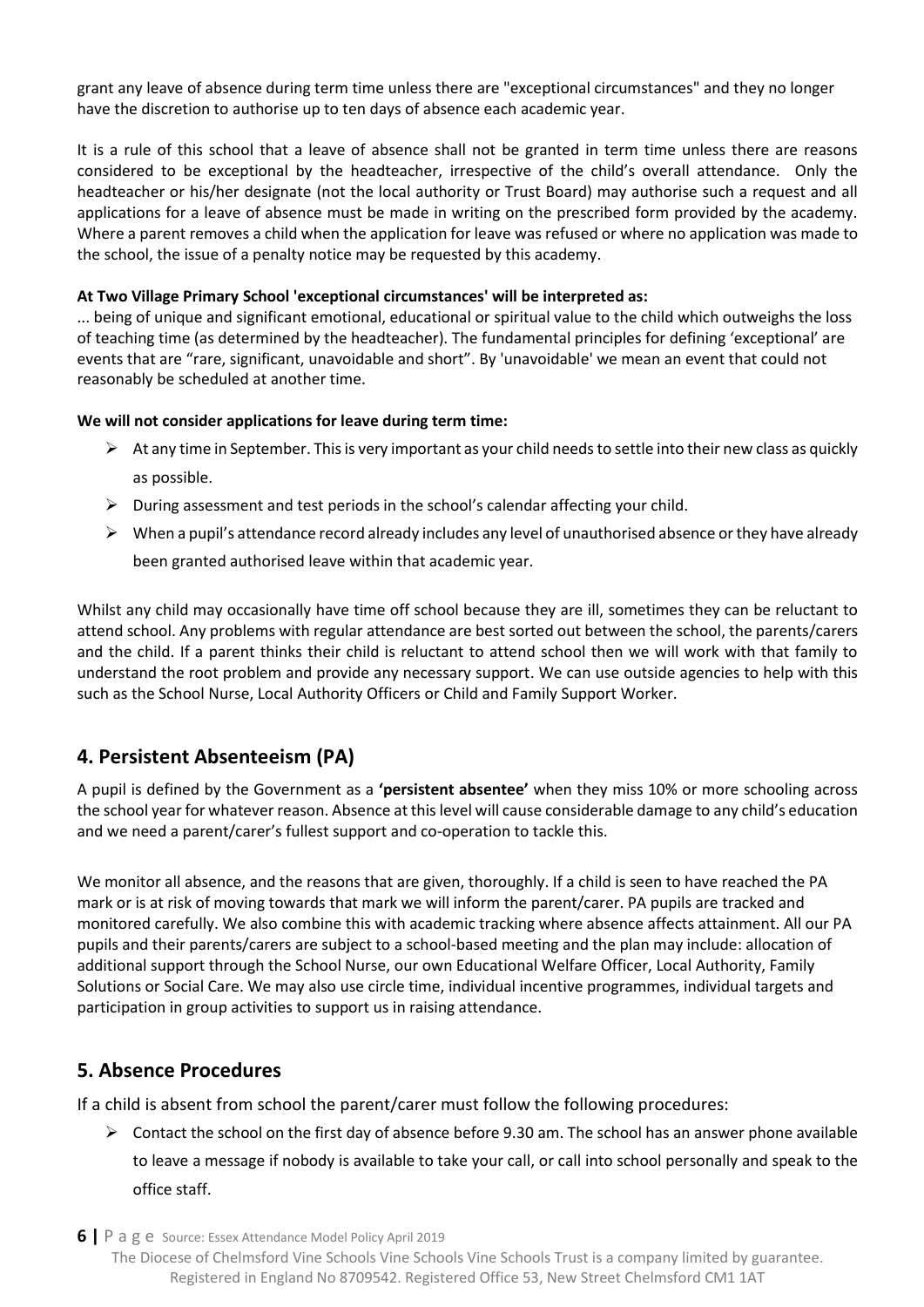- ➢ Contact the school on every further day of absence, again before 9.30am.
- $\triangleright$  Ensure that your child returns to school as soon as possible and you provide any medical evidence if requested to support the absence.

If your child is absent we will:

- $\triangleright$  Telephone or text you on the first day of absence if we have not heard from you however it is your responsibility to contact us.
- $\triangleright$  Write to you if your child's attendance is below 96%.
- ➢ Invite you in to school to discuss the situation with our School Welfare Officer or/and Headteacher if absences persist.
- ➢ Refer the matter to the Local Authority for relevant sanctions if attendance deteriorates following the above actions.

### <span id="page-6-0"></span>**6. Attendance Compliance Team**

Parents/Carers are expected to contact school at an early stage and to work with the staff in resolving any problems together. This is nearly always successful. If difficulties cannot be sorted out in this way, the school may refer the child to the Local Authority. Local Authority Officers work with schools, families and other professionals to reduce persistent absence and improve overall attendance. If attendance does not improve, legal action may be taken in the form of a Penalty Notice (see Annex A for the Code of Conduct), prosecution in the Magistrates Court or the application of an Education Supervision Order, designed to strengthen parental responsibilities and ensure improved attendance.

# <span id="page-6-1"></span>**7. Lateness**

Poor punctuality is not acceptable. If a child misses the start of the day they miss vital aspects of learning and do not spend time with their class teacher getting information and news for the day. Late-arriving pupils also cause disruption to lessons, which can be embarrassing for the child and can also encourage absence. Good timekeeping is a vital life skill which will help our children as they progress through their school life and out into the wider world.

#### **How we manage lateness:**

The school day starts at **8.35 am** when children can begin to come into school. Registers are taken at **8.50 am**  and your child will receive a late mark if they are not in by that time. Children arriving after 8.50 am are required to come in to school via the school office if accompanied by a parent or carer, the parent/carer will sign them into our 'Late Book' and provide a reason for their lateness which is recorded. The school may send home 'late notes' in order to keep parents and carers informed. From time to time the Headteacher or Deputy Headteacher will undertake a 'Late Gate' check, greeting late arrivals at the main entrance to the school.

At **9.20am** the registers will be closed. In accordance with the Regulations, if your child arrives after that time they will receive a mark that shows them to be on site, but this will **not** count as a present mark and it will mean they have an unauthorised absence. This may mean that you could face the possibility of a Penalty Notice if the problem persists. If your child has a persistent late record you will be asked to meet with the School Welfare Officer and/or Headteacher, but you can approach us at any time if you are having problems getting your child to school on time. We expect parents/carers and staff to encourage good punctuality by being good role models to our children and celebrate good class and individual punctuality.

If leave of absence is authorised, the school will not provide work for children to do during their absence. Parents/Carer are however advised to read with their children and encourage them to write a diary while they are away.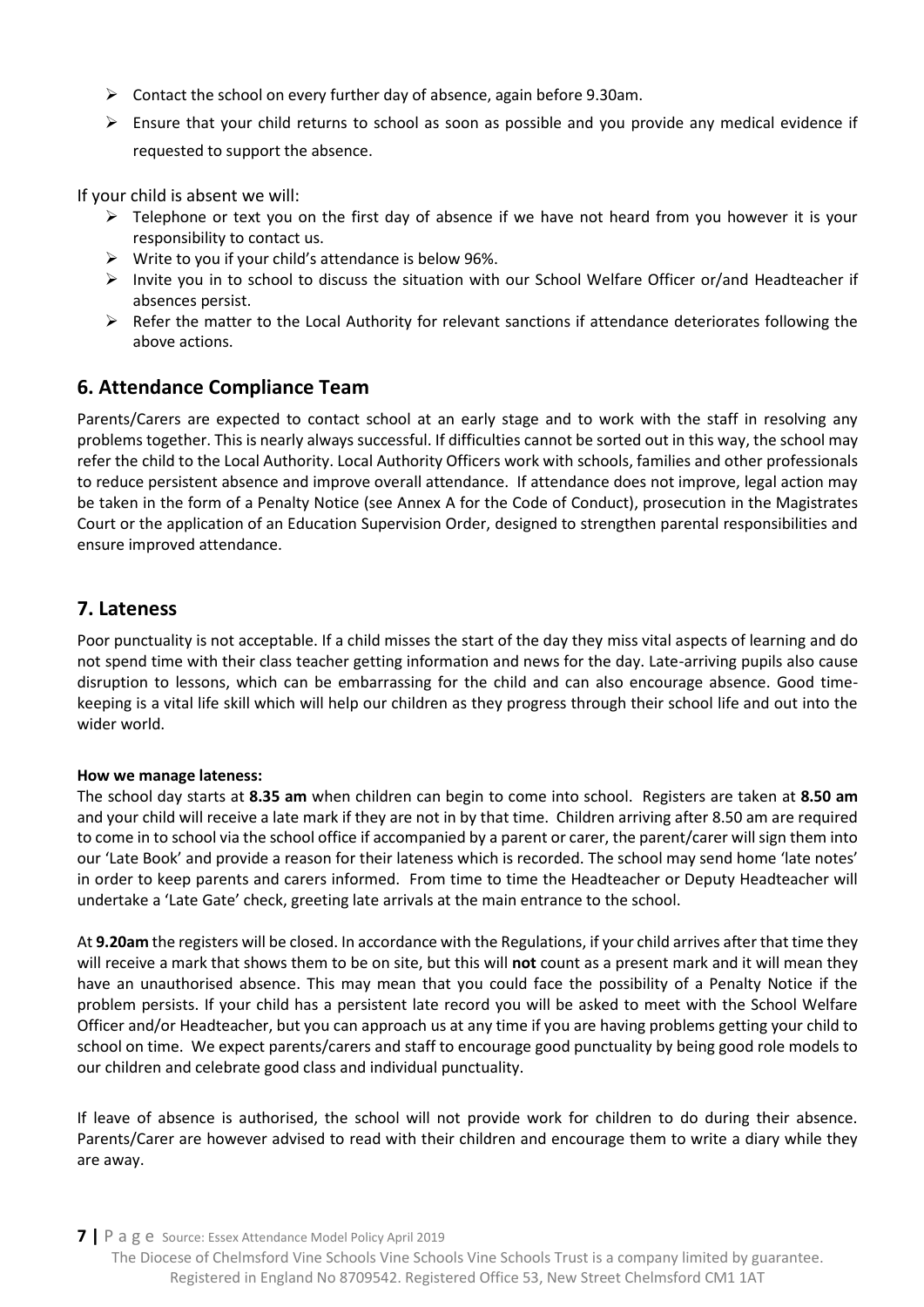# <span id="page-7-0"></span>**8. Deletion from Roll**

For any pupil leaving Two Village Primary School, other than at the end of year 6 parents/carers are required to complete a 'Pupils moving from school' form which can be obtained from the school office. This provides school with the following information: Child's name, class, current address, date of leaving, new home address, name of new school, address of new school. This information is essential to ensure that we know and safeguard the whereabouts of all of our pupils.

It is crucial that parents/carers keep school updated with current addresses and contact details for key family members in case of emergency.

# <span id="page-7-1"></span>**9. Summary**

The school has a legal duty to publish its absence figures to parents/carers and to promote attendance. Equally, parents/carers have a duty to make sure that their children attend school, on time, every day. All school staff and the Local School's Board are committed to working with parents/carers and pupils as the best way to ensure as high a level of attendance as possible.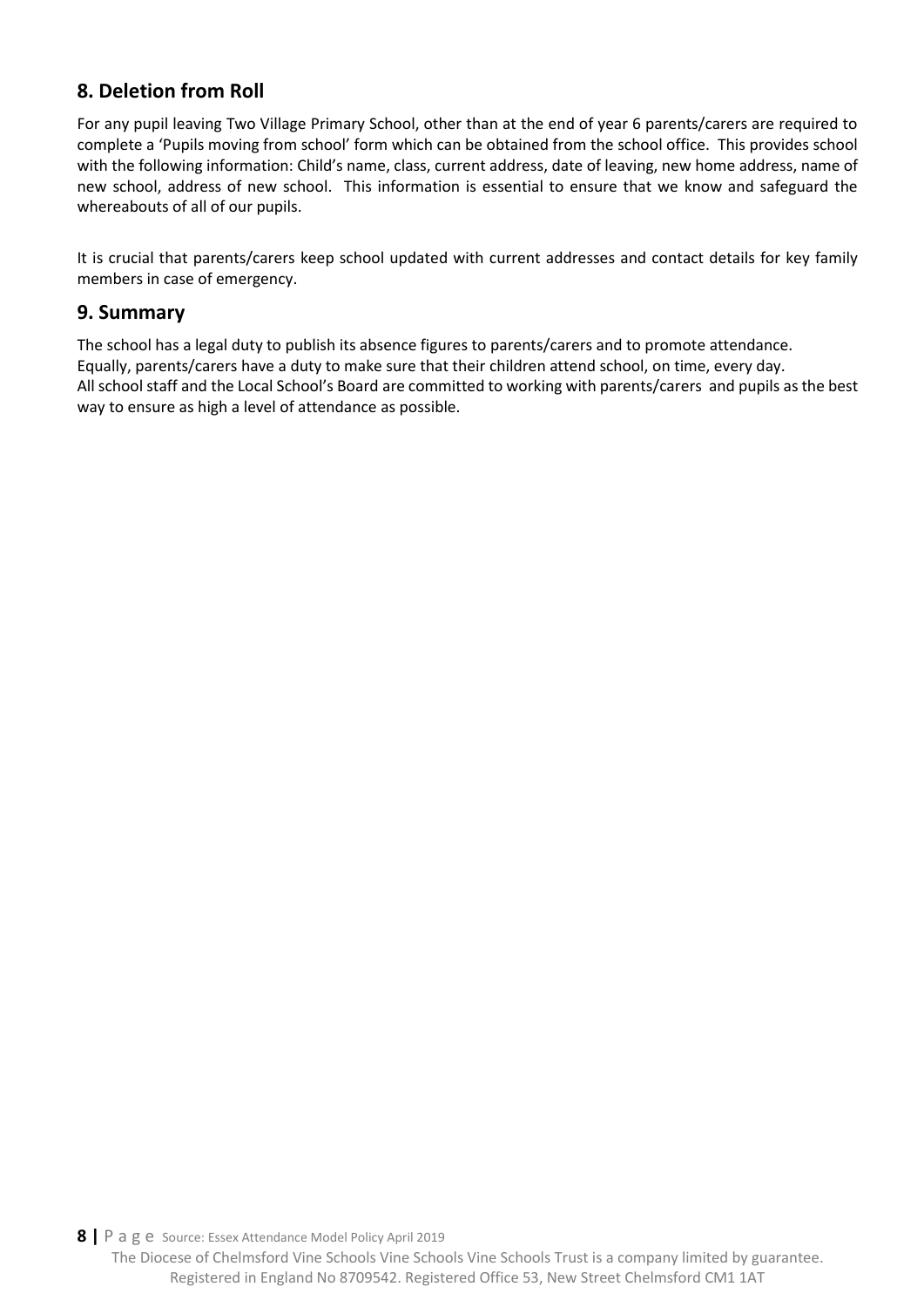# **Appendix A – Essex Code of Conduct**

#### **ESSEX CODE OF CONDUCT**

#### <span id="page-8-0"></span>**PENALTY NOTICES FOR PARENTS OF TRUANTS AND PARENTS OF PUPILS**

#### **EXCLUDED FROM SCHOOL**

#### **ANTI-SOCIAL BEHAVIOUR ACT 2003 SECTION 23**

The purpose of this local code of conduct is to ensure that the powers are applied consistently and fairly across the Local Authority area to all Essex residents.

The Government requires Local Authorities to issue a code of conduct and any persons issuing Penalty Notices to a parent<sup>1</sup> must do so in accordance with this protocol. Essex County Council is legislatively responsible for administering the Penalty Notice scheme and will do so in accordance with a number of legislative and nonlegislative requirements.

The Essex code has been agreed following consultation with;

- Essex County Council representatives Attendance Compliance Team and Essex Legal Services.
- Representatives from Governing Bodies and Headteachers of Essex Schools
- **Essex Police**
- Persons accredited under Essex Police's Community Safety Accreditation Scheme (CSAS)

The Code of Conduct is in accordance with the following legislation;

#### **LEGISLATIVE FRAMEWORK FOR EDUCATION PENALTY NOTICES**

The legal framework governing school attendance and the responsibilities of parents of excluded pupils, schools and the LA is set out in a succession of acts, regulations and other guidance.

#### **Education Act 1996**

 $\overline{a}$ 

Under Section 7 of the Act: the parent is responsible for making sure that their child of compulsory school age receives efficient full time education that is suitable to the child's age, ability and aptitude and to any special educational needs that the child may have, this can be by regular attendance at school, or otherwise (the parent can choose to educate their child themselves). If it appears to the LA that a child of compulsory school age is not receiving a suitable education, either by regular attendance at school or otherwise then they must begin procedures for issuing a School Attendance Order under Section 437 of the Education Act 1996.

If a child of compulsory school age who is registered at a school fails to attend the school regularly the parent is guilty of an offence under Section 444(1) of the Education Act 1996. In addition, if it can be proved that a parent knew of the child's non-attendance and failed to act, then they may be found guilty under Section 444(1 A). This offence (known as the higher or aggravated offence) can lead to a warrant being issued compelling a parent to attend court and conviction may result in a higher level fine and/or a custodial sentence.

# **9 |** P a g e Source: Essex Attendance Model Policy April 2019

The Diocese of Chelmsford Vine Schools Vine Schools Vine Schools Trust is a company limited by guarantee. Registered in England No 8709542. Registered Office 53, New Street Chelmsford CM1 1AT

 $1$  All those defined as a parent under Section 576 Education Act 1996 are parents for the purpose of these provisions. This means that all natural parents, whether they are married or not; any person who, although not a natural parent, has parental responsibility (as defined in the Children Act 1989) for a child or young person; and any person who, although not a natural parent, has care of a child or young person. Having care of a child or young person means that a person with whom the child lives and who looks after the child, irrespective of what their relationship is with the child, is considered to be a parent in education law. Parent means each and every parent coming within the definition (whether acting jointly or separately) and should not be taken to mean that provisions only apply to parent in the singular. As with prosecutions under Section 444 Education Act 1996 a penalty notice may be issued to each parent liable for the offence.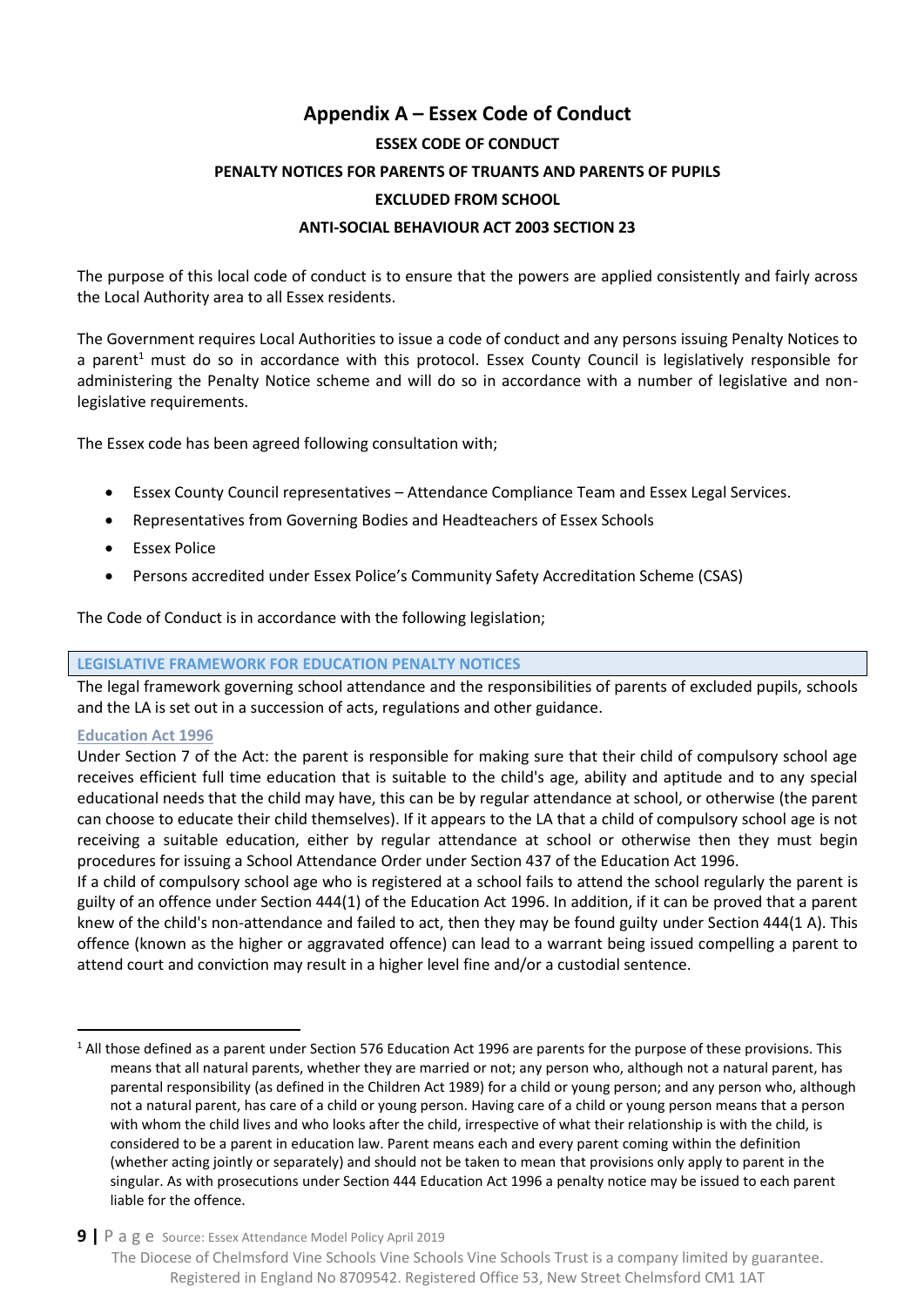On 6 April 2017, in the case of Isle of Wight Council v Platt [2017] UKSC 28, the Supreme Court ruled that the word 'regularly' means 'in accordance with the rules prescribed by the school.'

#### **Anti-social Behaviour Act 2003**

#### <http://www.legislation.gov.uk/ukpga/2003/38/contents>

The Act added two new sections (444A and 444B) to the Education Act. It introduced penalty notices as an alternative to prosecution under Section 444; the issuing of penalty notices is governed by:

- The Education (Penalty Notices) (England) Regulations 2007
- The Education (Penalty Notices) (England) (Amendment) 2013

#### <http://www.legislation.gov.uk/uksi/2013/757/contents/made>

**Children Act 1989**  <http://www.legislation.gov.uk/ukpga/1989/41/section/36> **Crime and Disorder Act 1998**  <https://www.legislation.gov.uk/ukpga/1998/37/section/16> **Education and Inspections Act 2006**  <http://www.legislation.gov.uk/ukpga/2006/40/contents> **The Education (Pupil Registration) (England) Regulations 2006 (Amended 2013)** <http://www.legislation.gov.uk/uksi/2013/756/regulation/2/made>

#### **AUTHORISATION TO ISSUE PENALTY NOTICES**

 $\overline{a}$ 

Primary responsibility for issuing penalty notices rests with the Local Authority (LA). It has been agreed that the Attendance Compliance Team, on behalf of Essex LA, will usually issue penalty notices. The Service will administer the scheme from any funds obtained as a result of issuing penalty notices.

Head Teachers (and Deputy Head Teachers and Assistant Head Teachers authorised by the head teacher) and police, and persons accredited by the community safety accreditation scheme are all able to issue the notices under the Act, although there is no requirement for them to do so.

In Essex it has been agreed that the Police and Head Teachers will not issue penalty notices to parents. Persons accredited through the Community Safety Accreditation Scheme2 are authorised to do so.

#### **CIRCUMSTANCES IN WHICH A PENALTY NOTICE MAY BE ISSUED**

Penalty Notices apply to pupils of statutory school age, which commences the term immediately following the child's 5th birthday and finishes on the last Friday in June of school year in which they turn 16.

Penalty notices will only be issued as a conclusion to a series of processes and when all attempts to address school attendance matters have been unsuccessful. If a previous Penalty Notice has been unsuccessful, rationale and justification should be provided as to why issuing another Penalty Notice would improve the attendance of the student. If schools are not aware of any previous or current legal interventions they must email [attendancecompliance@essex.gov.uk](mailto:attendancecompliance@essex.gov.uk) . A response will be sent within 3 working days. Parents cannot be penalised more than once for the same period of absence.

Domestic and European legislation and case law makes it clear that when serving a formal Notice in criminal proceedings, the recipient must be clearly and unambiguously identified. For the Purpose of issuing a Penalty

<sup>&</sup>lt;sup>2</sup> Accredited companies at time of this publication are Attendance Solutions Essex, Aquinas School Attendance Provisions and NEMAT Support Services

**<sup>10</sup> |** P a g e Source: Essex Attendance Model Policy April 2019 The Diocese of Chelmsford Vine Schools Vine Schools Vine Schools Trust is a company limited by guarantee. Registered in England No 8709542. Registered Office 53, New Street Chelmsford CM1 1AT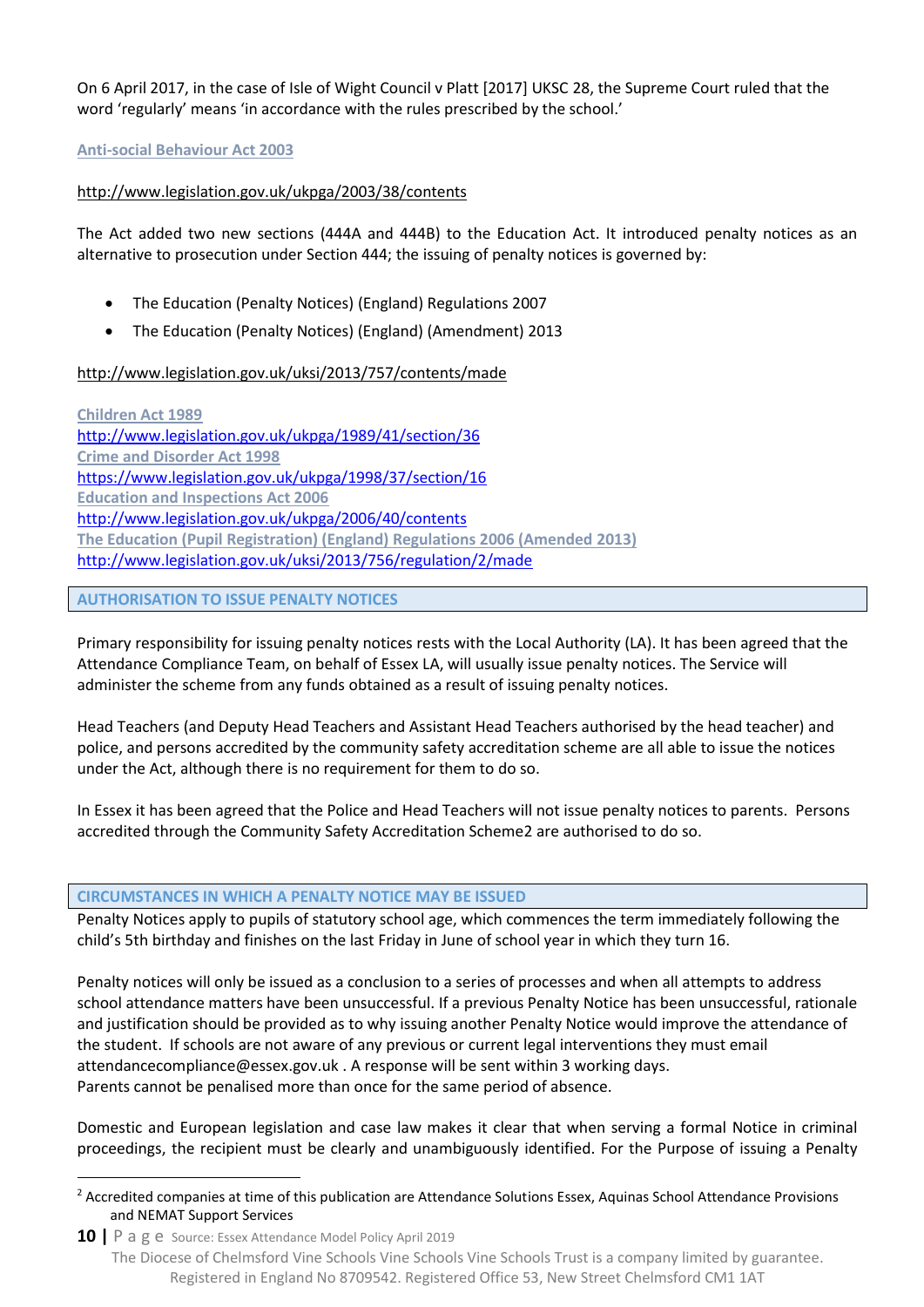Notice under this Code, the parent's first and last name must be cited on the Notice and any covering letter. Essex partners have agreed to use Penalty Notices for the following circumstances however the offence under s444 Education Act 1996 is the same whether issued for unauthorised leave of absence (ULA) or irregular school attendance (ISA):

#### **Penalty notices for unauthorised leave of absence (ULA)<sup>3</sup>**

Penalty Notices may be issued where there have been at least 10 consecutive sessions of unauthorised absence for the purpose of a holiday, whereby a parent made an application to the School which the Head Teacher has deemed not for exceptional circumstances. In addition, a Penalty Notice may also be issued, whereby the parent did not submit a leave of absence request, however the school have reason to believe the absence was for the purpose of a holiday and should not be authorised as parent has not provided any additional evidence which the Head Teacher deems appropriate to support the absence.

In addition to the above criteria, due to the importance of pupils settling into school at the commencement of the school year, Penalty Notices may also be issued if there have been at least 6 consecutive sessions of unauthorised absence during the first two weeks of September due to a term-time holiday.

The Local Authority requests that for Penalty Notices to be issued, parents must be duly warned of the legal ramifications under separate cover if they remove their child from school for the purpose of a holiday. Schools/Academies must reference the use of Penalty Notices within their Attendance Policy which must be available to all parents/carers online and/or in hard copy within the school, accessible to parents to read. Schools should remind parents of the protocol regarding leave of absence during term time.

#### **Penalty Notices for Irregular School Attendance (ISA)**

 $\overline{a}$ 

Penalty Notices may be issued where there has been at least 10 sessions of unauthorised absence during the previous 10 school weeks.

Parents must have been issued with a Legal Action Warning Letter with accompanying Legal fact sheet and given opportunities to inform the school of any factors impacting on their ability to ensure their child attends school regularly. Warning letters are valid for 18 calendar weeks.

The Local Authority advises that the following template is used for irregular school attendance referrals as this has been specifically designed to enable the progression of cases if appropriate. This letter must be on headed paper from the school or accredited persons issuing the notice. The legal fact sheet must be included

[https://schools.essex.gov.uk/pupils/Attendance\\_Compliance/Documents/Legal%20Action%20Warning%20Lette](https://schools.essex.gov.uk/pupils/Attendance_Compliance/Documents/Legal%20Action%20Warning%20Letter%20for%20schools.docx) [r%20for%20schools.docx](https://schools.essex.gov.uk/pupils/Attendance_Compliance/Documents/Legal%20Action%20Warning%20Letter%20for%20schools.docx) .

Failure to adequately issue warning to parents may result in the Penalty Notice being withdrawn or not issued.

All penalty notice referrals or notifications from Accredited Persons must be sent via Essex County Council's online portal and all relevant pre-referral work in accordance with the Local Authority requirements must be uploaded alongside the referral/notification.

The Local Authority must be satisfied that the substantive offence in accordance with s.444 Education Act 1996 has been committed prior to issuing a Penalty Notice.

Evidence of attempts to address attendance concerns within the previous 8 weeks prior to requesting or notifying of a Penalty Notice must be submitted. Satisfactory evidence includes letters, notes of home visits, meetings, telephone calls etc.

N.B. *for ULA and ISA PN's consideration should always be given to whether it is appropriate to issue to absent parents.*

<sup>&</sup>lt;sup>3</sup> Truancy/unauthorised/irregular school attendance refers to absence from school without permission or good reason and the absence is unauthorised by the school.

**<sup>11</sup> |** P a g e Source: Essex Attendance Model Policy April 2019 The Diocese of Chelmsford Vine Schools Vine Schools Vine Schools Trust is a company limited by guarantee. Registered in England No 8709542. Registered Office 53, New Street Chelmsford CM1 1AT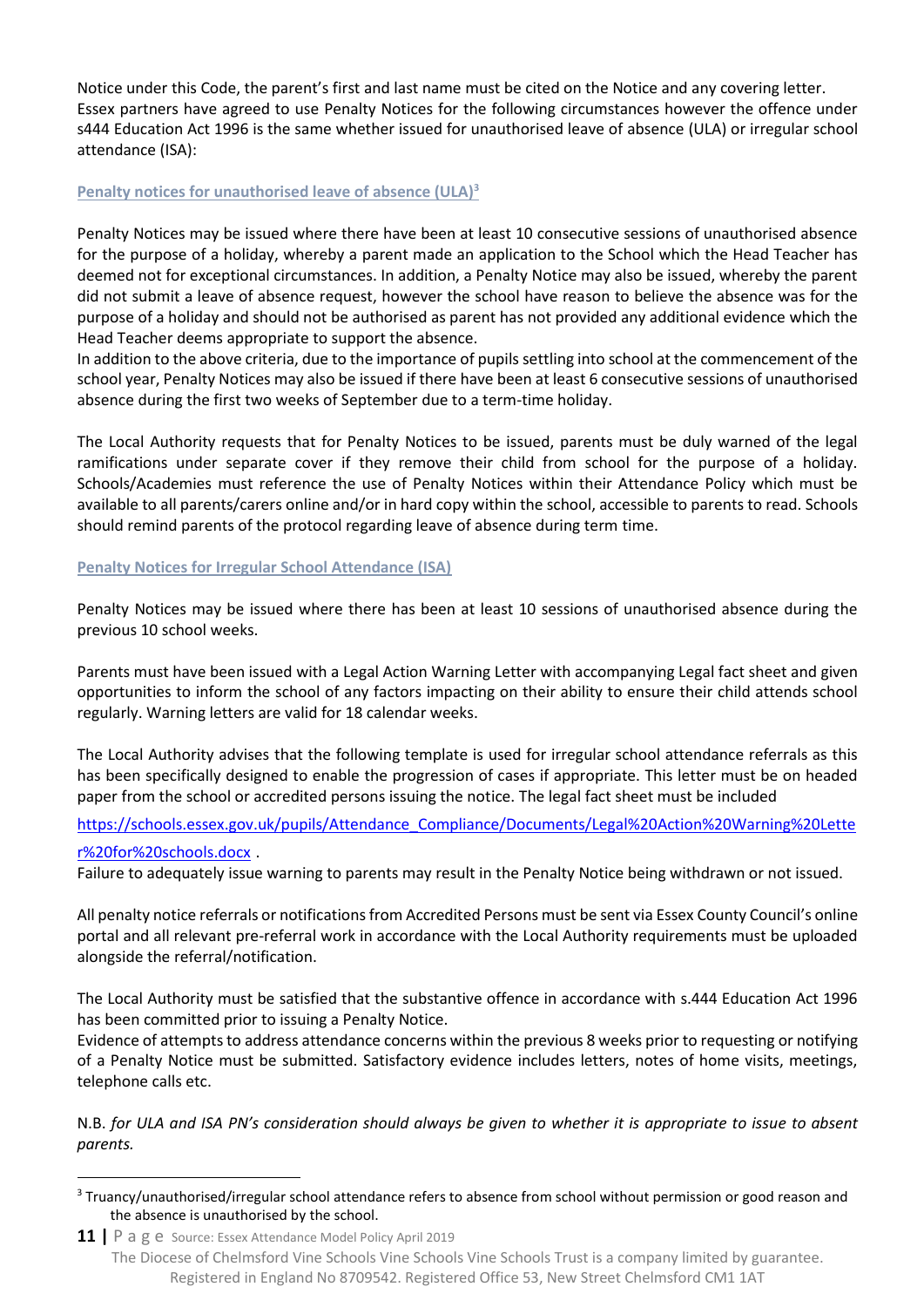#### **Number of Penalty Notices which can be issued for Irregular school attendance/unauthorised leave of absence**

Discretion will be used to enable up to two penalty notices to be issued to each parent for each child within a twelve month period. If the law continues to be broken around school attendance the Attendance Compliance Team may instigate legal proceedings.

**Number of Penalty Notices which can be issued for pupils identified during a school attendance and exclusion sweep** 

School attendance and exclusion sweeps take place in Essex and children stopped are often with parents condoning the absence.

If the Head Teacher has not authorised the absence of a pupil stopped by a Local Authority Officer and Police Officer on a sweep and there has been at least 9 unauthorised absences for that pupil during the preceding 10 schools weeks, school will issue a legal action warning letter to the parent within 14 days. If there are any further unauthorised absences, during the following 18 calendar weeks a referral to the Attendance Compliance Team may be submitted for a Penalty Notice to be issued.

Essex will issue no more than two penalty notices to a parent in a twelve month period for pupils identified on a school attendance and exclusion sweep. If the law continues to be broken around school attendance the Attendance Compliance Team will instigate legal proceedings.

#### **Excluded children**

When a child is excluded from school, the parent will be responsible for ensuring that their child is not found in a public place during normal school hours on the first five days of each and every fixed period or permanent exclusion. (Section 103 Education and Inspections Act)

The excluding school must have notified the parent informing them of their duty and warning that a penalty notice could be issued.

Where there is more than one person liable for the offence, a separate penalty notice may be issued to each person.

Where a pupil is present in a public place in the first five days of a fixed period exclusion the Essex Local Authority would issue a penalty notice if the school is in their area. Where the child has been permanently excluded, it would be the authority where the child resides.

#### **Number of penalty notices which can be issued for exclusion**

Essex will issue a maximum of 2 penalty notices per parent for each child during a 12 month period.

#### **Number of penalty notices which can be issued for unauthorised leave of absence**

Essex will issue no more than two penalty notices to a parent in a twelve month period for unauthorised leave of absence. If the law continues to be broken around school attendance, the Attendance Compliance Team will consider further legal interventions.

#### **PAYMENT OF PENALTY NOTICE**

The penalty for each parent issued with a Penalty Notice is £120 for each child, however if paid within 21 days of receipt of the notice, it is reduced to £60. (Service by post is deemed to have been effected, unless the contrary is proved, on the second working day after posting the notice by first class post).

All penalties are paid to the LA and revenue generated is retained to administer the system and contribute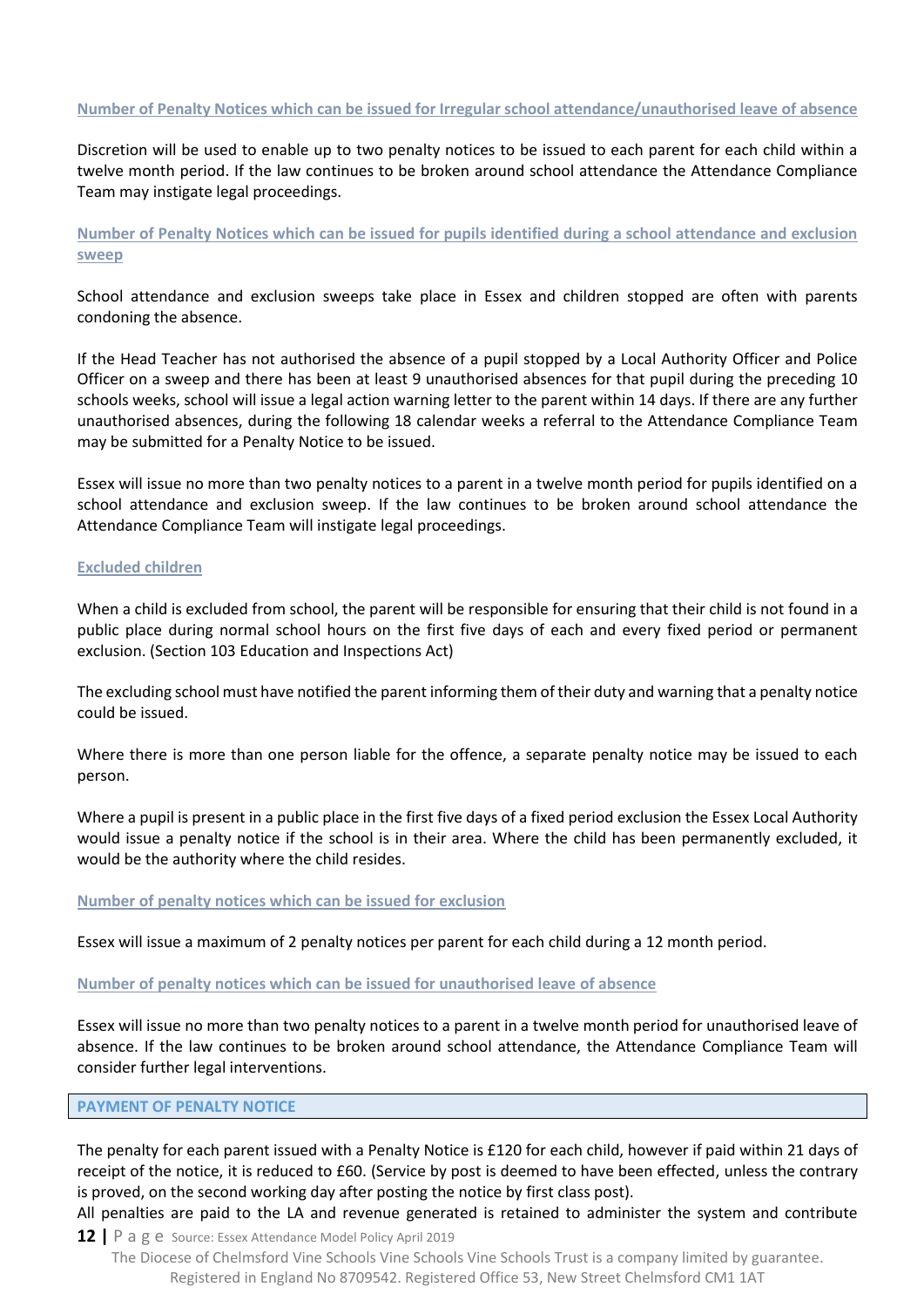towards s444 prosecutions following the non-payment of the Penalty Notice.

If the penalty is not paid in full by the end of the 28 day period, the Attendance Compliance Team will either prosecute for the offence to which the notice applies or withdraw the notice. The prosecution is not for nonpayment of the notice but is a prosecution for irregular school attendance – Education Act 1996 Section 4441.

There is no statutory right of appeal against the issuing of a penalty notice.

**WITHDRAWAL OF PENALTY NOTICE** 

A penalty notice may be withdrawn by the local authority named in the notice under the following circumstances:

- Where the local authority deems it ought not to have been issued i.e. where it has been issued outside the terms of the local code of conduct or where the evidence does not support the issuing of a penalty notice
- It appears to the local authority that the notice contains material errors
- Where it has been issued to the wrong person named as the recipient.

#### **CO-ORDINATION BETWEEN THE LOCAL AUTHORITY AND ITS LOCAL PARTNERS**

The Attendance Compliance Team and its local partners will review this Code of Conduct bi-annually unless local needs require otherwise.

#### **VERSIONS**

Original Code of Conduct was introduced in September 2004. Most recent revision - November 2017 Revised March 2019 for implementation from April 2019